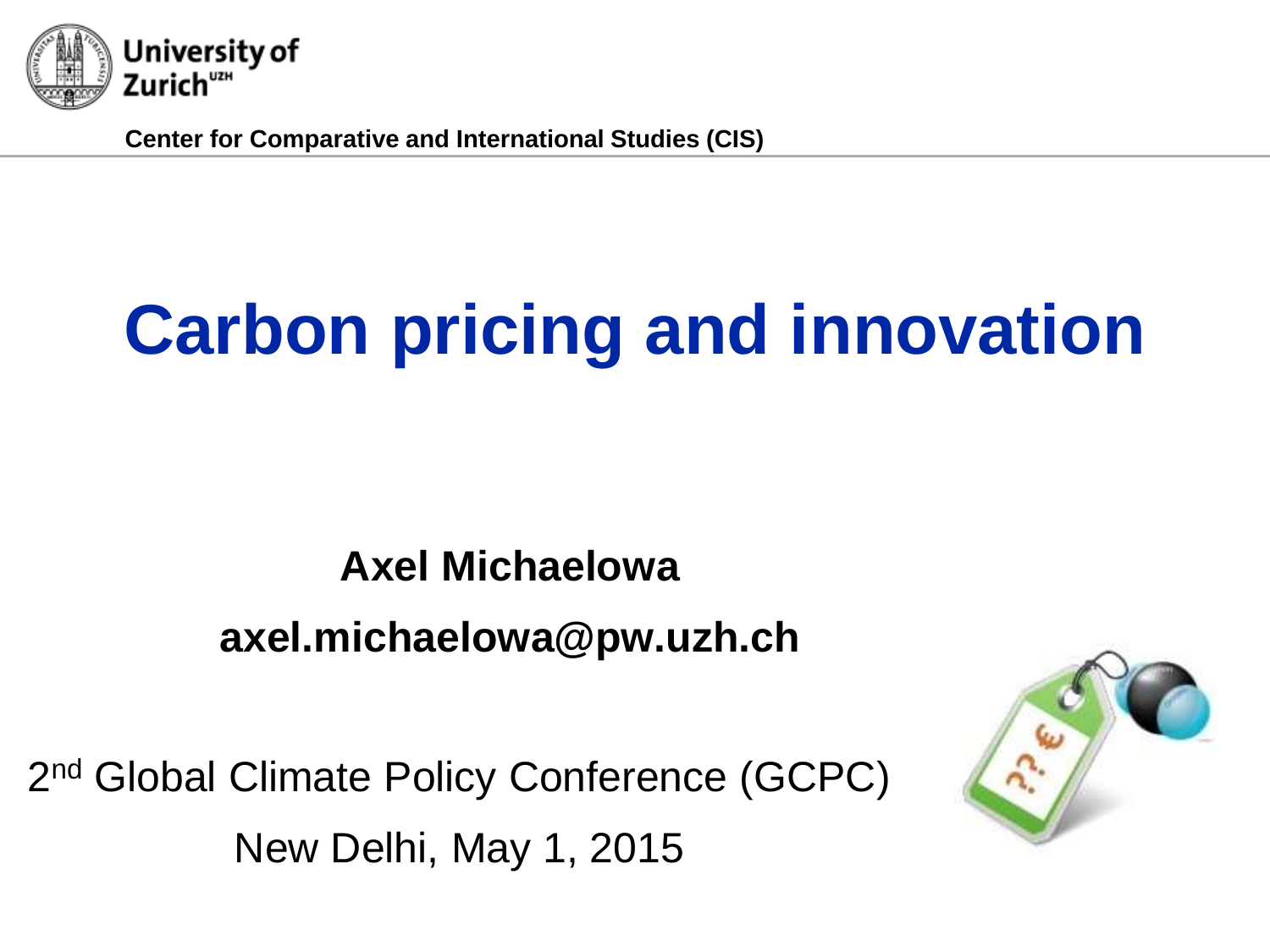



- **The grand design – global carbon pricing as driver of low-carbon technologies**
- **The hangover – is carbon pricing a failure with regards to innovation?**
- **Taking the pulse – which carbon pricing instrument has been most suited to promote innovation?**
- **Recommendations for policymakers to harness innovation benefits from carbon pricing**
- **Carbon pricing as "glue" of a coalition of the willing**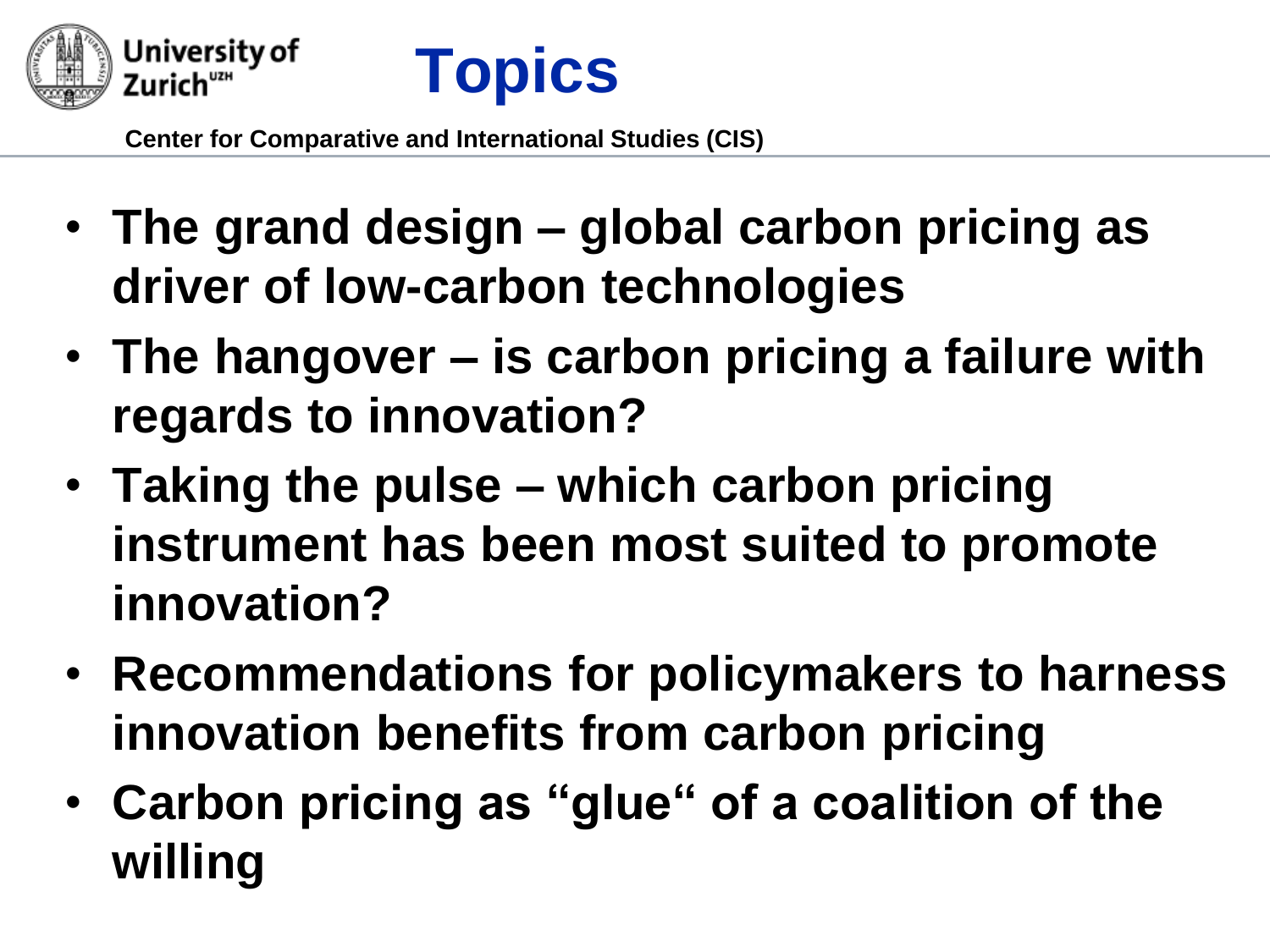## **Global carbon pricing as technology driver** Zurich""

- **Dynamic incentive for firms to develop new technologies**
- **Global emissions trading system vs emission tax**
- **1990s: global emissions trading system seen as "perfect solution": e.g. Contraction & Convergence**
- **2010s: global carbon tax gaining support**

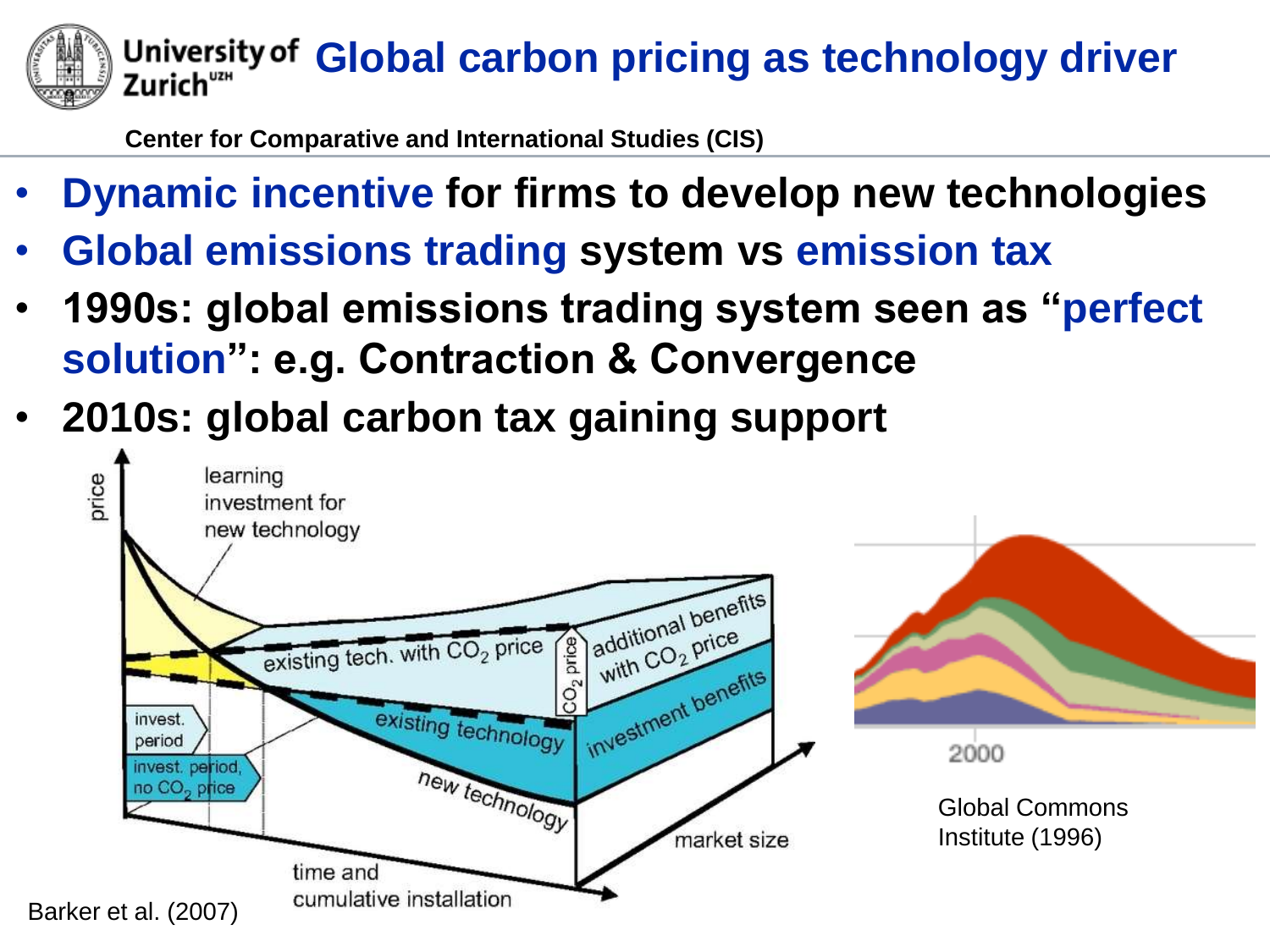**Carbon pricing: failure to push innovation?** Zurich"

- **Theory: Pure, politically realistic carbon pricing instruments are unable to promote innovation**
	- **Technologies in an embryonic stage will never be competitive with mature technologies at carbon prices that do not reach three-digit levels**
	- **Carbon price needs to be differentiated according to technology**
- **Practice: Sobering as carbon pricing systems are implemented**
	- **Overallocation of allowances in majority of ETS leads to price crash**
	- **Price volatility of allowances and offset credits**
	- **Political risk of persistence of carbon pricing instruments over time**
		- **Australia**

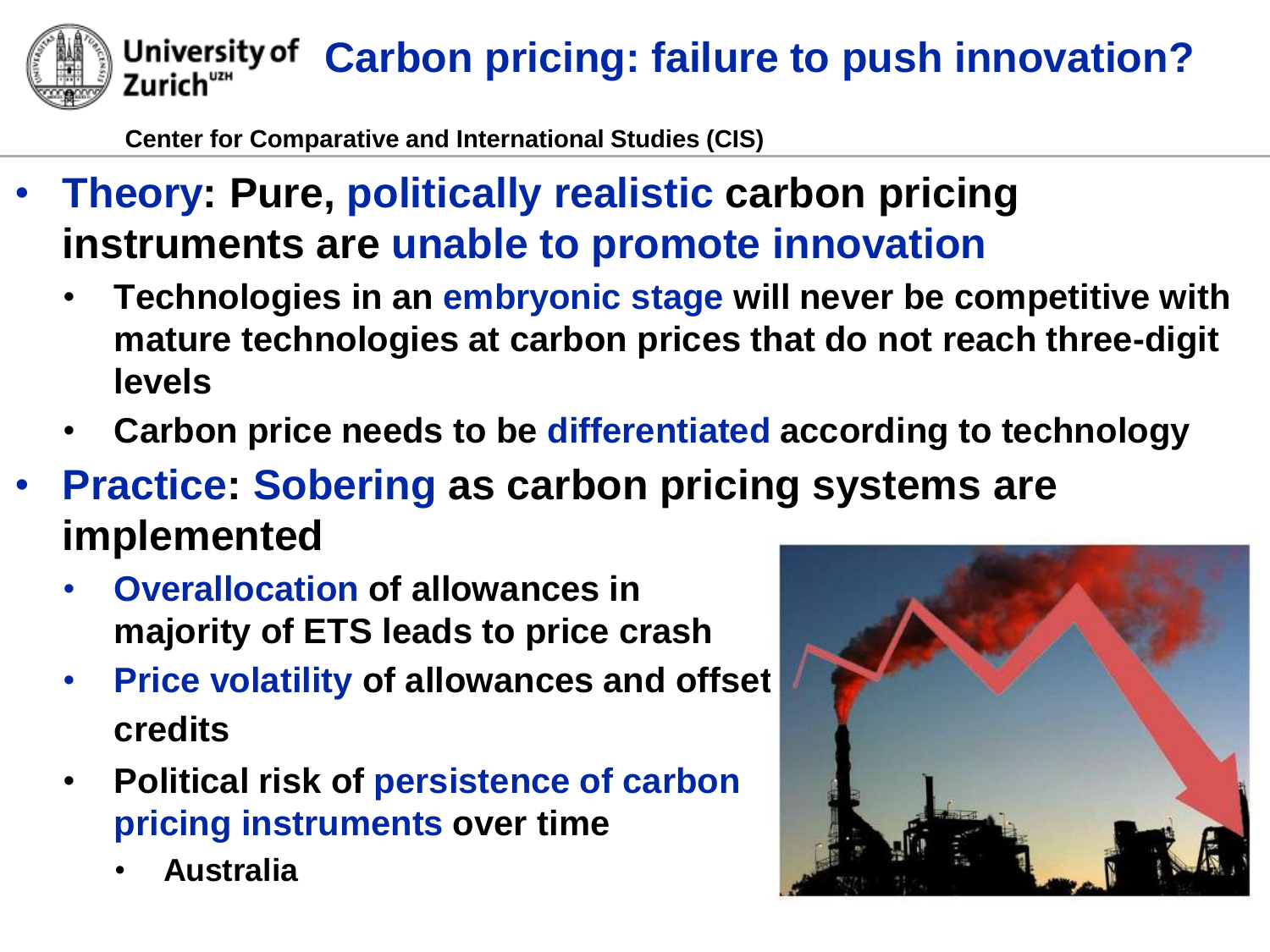**Which instrument has promoted innovation?**

**Center for Comparative and International Studies (CIS)**

• **Carbon taxes**

Zurich"<del>"</del>

- **Emission reduction effect empirically clearly proven**
- **Most of the literature finds an innovation effect**
- 1.5  $14$  $1.3$  $-EP$  $1.1$  $+\Delta Y$  $+\triangle CO2$  $0.5$ 19911992199319941995199619921998199920002001200220032004

Brännlund et al. (2014) for Sweden

- **Emission trading schemes**
	- **EU ETS: innovation effect rather limited (survey on utilities)**
	- **Price volatility cited as reason**
- **CDM**
	- **Unexpected technology emerges: industrial gas projects**
		- **No researcher foresaw those projects**
	- **Significant organisational innovation**

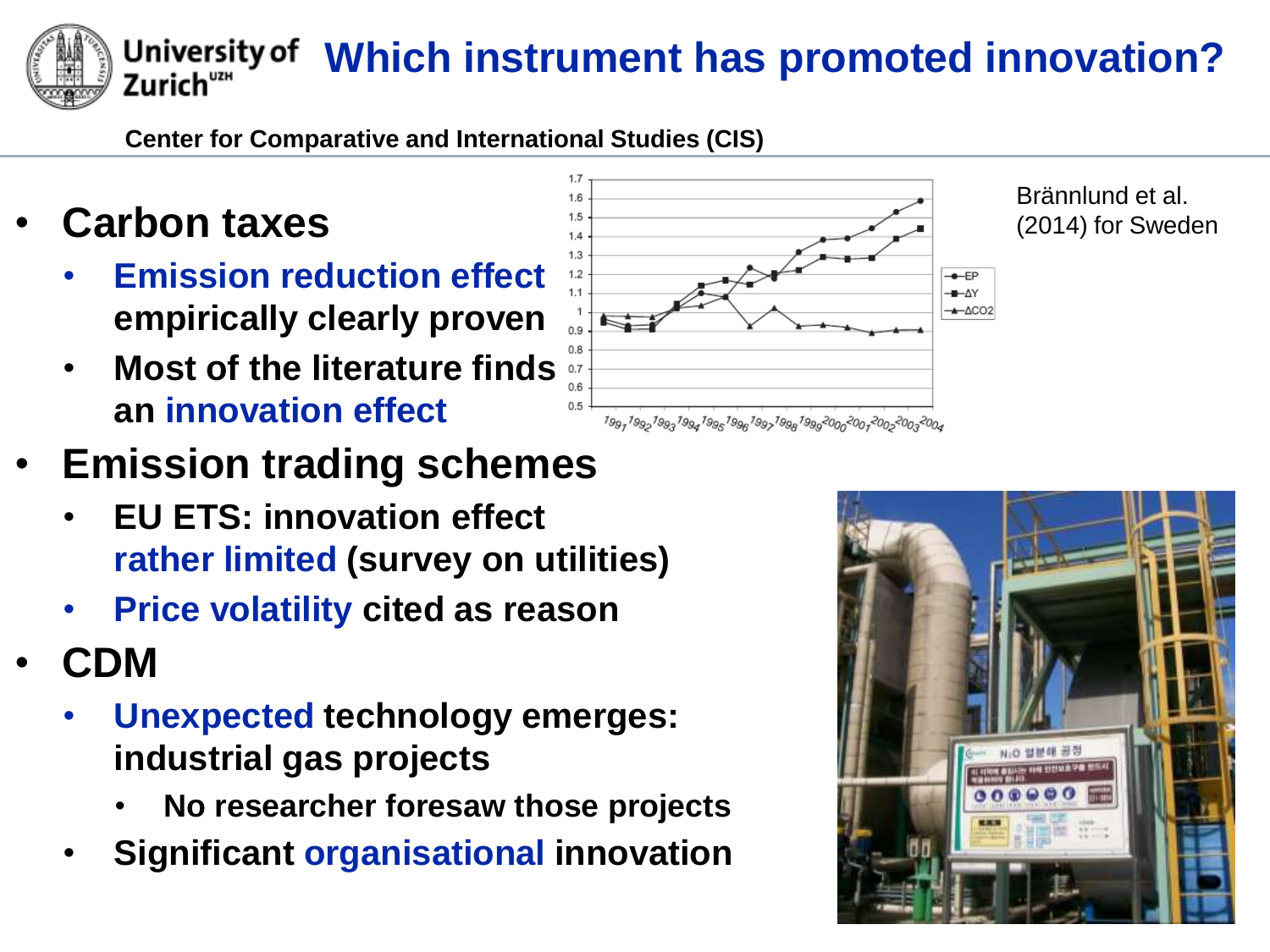

## **Recommendations for policymakers**

**Center for Comparative and International Studies (CIS)**

- **Generate trust in persistence of pricing**
	- **Engage all political parties**
- **Guarantee appropriability of innovation benefits**
- **Use revenues from carbon pricing to finance technology subsidies**



Trotignon (2012)

• **Design of subsidy scheme is challenging**